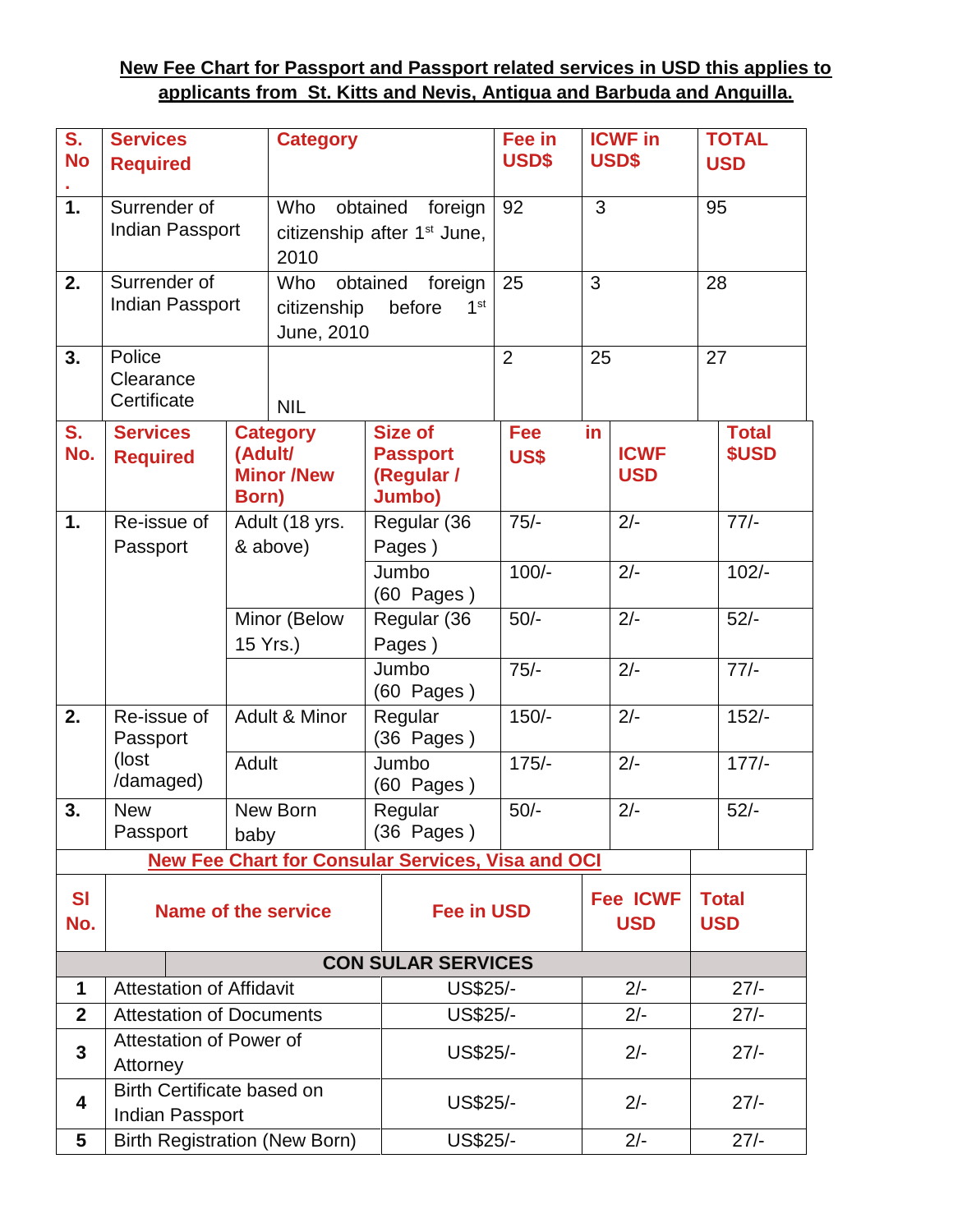| 6                       | <b>Death Certificate Attestation</b>                                                    | <b>US\$1/-</b>             | $\mathbf 0$          | $\mathbf{1}$               |
|-------------------------|-----------------------------------------------------------------------------------------|----------------------------|----------------------|----------------------------|
| $\overline{7}$          | Life Certificate                                                                        | <b>US\$2/-</b>             | $\overline{0}$       | $\overline{2}$             |
| 8                       | <b>NORI Stage 1</b>                                                                     | US\$25/-                   | $2/-$                | $27/-$                     |
| 9                       | NORI Stage 3<br>US\$20/-                                                                |                            | $2/-$                | $22/-$                     |
| 10.                     | <b>NRI Certificate</b>                                                                  | US\$25/-                   | $2/-$                | $27/-$                     |
|                         |                                                                                         | <b>VISAS</b>               |                      |                            |
|                         | <b>TOURIST VISAS (T)</b>                                                                |                            |                      |                            |
| $\mathbf 1$             | <b>Duration/Entry</b><br>Fee in US\$                                                    |                            | USD\$<br><b>ICWF</b> | <b>TOTAL</b><br><b>USD</b> |
|                         | Up to 1 year/Single or Multiple<br>Entry                                                | $$100/-$                   | $3/-$                | $103/-$                    |
|                         |                                                                                         | <b>BUSIN ESS VISAS (B)</b> |                      |                            |
| $\mathbf{2}$            | Up to 1 year/Single or Multiple<br>$$120/-$<br>Entry                                    |                            | $3/-$                | $123/-$                    |
|                         | More than 1 year and up to 5<br>years/Multiple Entry                                    | $$250/-$                   | $3/-$                | $253/-$                    |
|                         |                                                                                         | <b>ENTR Y VISAS (X)</b>    |                      |                            |
|                         | Up to 6 months/Single or<br>$$80/-$<br><b>Multiple Entry</b>                            |                            | $3/-$                | $83/-$                     |
| 3                       | More than 6 months and up to<br>1 year/ Multiple Entry<br>$$120/-$                      |                            | $3/-$                | $123/-$                    |
|                         | More than 1 year and up to 5<br>years/Multiple Entry                                    | $$200/-$                   | $3/-$                | $203/-$                    |
|                         | <b>EMPLOYMENT (E) &amp; PROJECT (P) VISAS</b>                                           |                            |                      |                            |
|                         | Up to 6 months/Single or<br><b>Multiple Entry</b>                                       | $$120/-$                   | $3/-$                | $123/-$                    |
| 4                       | More than 6 months and up to<br>1 year/ Multiple Entry                                  | $$200/-$                   | $3/-$                | $203/-$                    |
|                         | More than 1 year and up to 5<br>years/Multiple Entry                                    | $$300/-$                   | $3/-$                | $303/-$                    |
|                         | <b>STUDE NT VISAS (S)</b>                                                               |                            |                      |                            |
| 5                       | Valid for the duration of the<br>course or 5 years, whichever is<br>less/Multiple Entry | $$80/-$                    | $3/-$                | $83/-$                     |
|                         | <b>MEDICAL VISAS (MED) &amp; M EDICAL ATTENDANT V ISAS (MED</b>                         |                            |                      |                            |
| 6                       |                                                                                         |                            |                      |                            |
|                         | Up to 6 months/Single or<br><b>Multiple Entry</b>                                       | $3/-$                      | $83/-$               |                            |
|                         | More than 6 months and up to<br>1 year/ Multiple Entry                                  | $$120/-$                   | $3/-$                | $123/-$                    |
| $\overline{\mathbf{z}}$ | <b>CONFERENCE /SEMINARS VISAS (C)</b>                                                   |                            |                      |                            |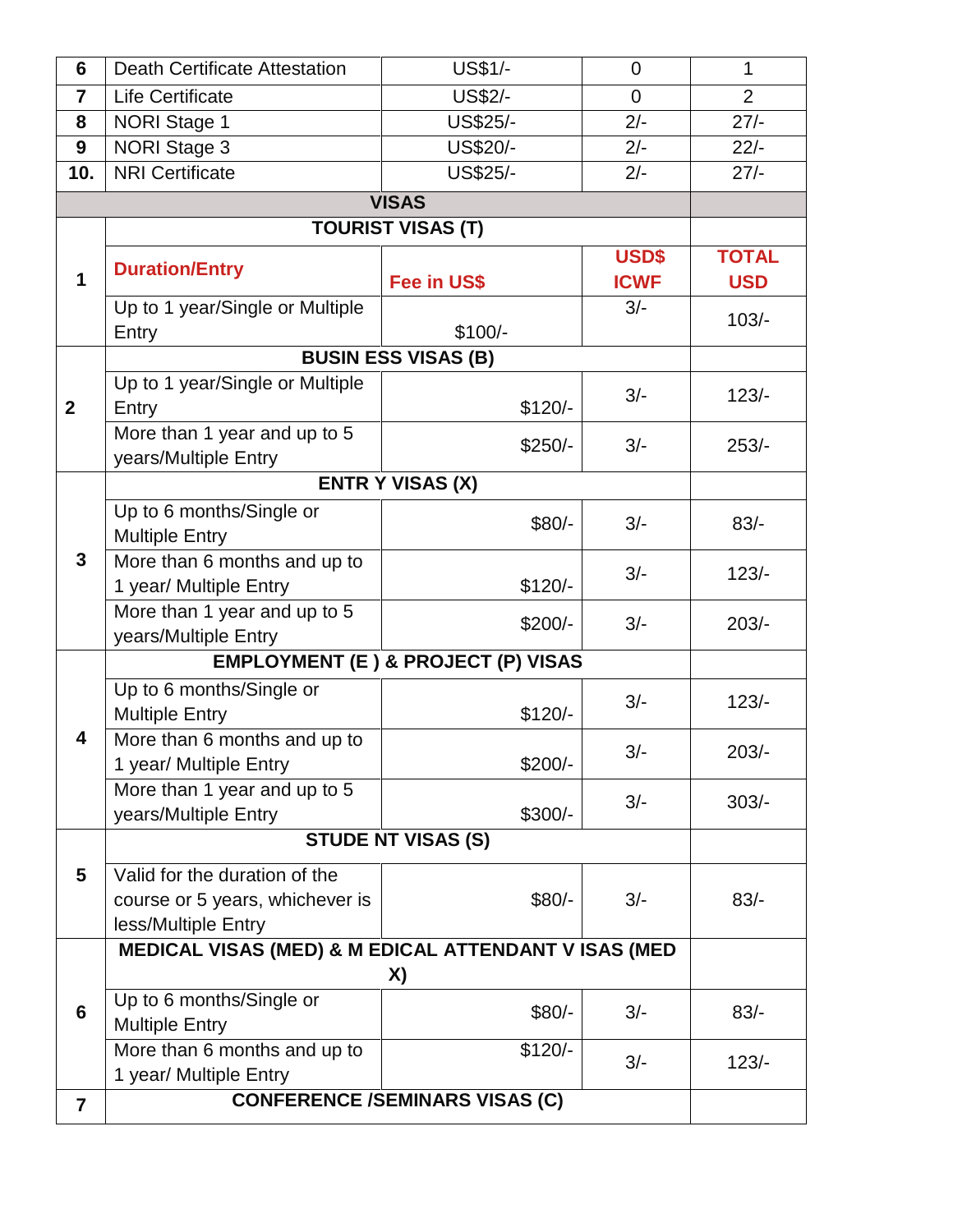|                 | Up to 6 months/Single (or<br>Multiple) Entry           | $$80/-$                           | $3/-$ | $83/-$  |  |  |  |
|-----------------|--------------------------------------------------------|-----------------------------------|-------|---------|--|--|--|
|                 | <b>JOURN ALIST VISAS (J)</b>                           |                                   |       |         |  |  |  |
| 8               | Up to 6 months/Single Entry                            | $$80/-$                           | $3/-$ | $83/-$  |  |  |  |
|                 | <b>RESEARCH VISAS (R)</b>                              |                                   |       |         |  |  |  |
| 9               | Up to 6 months/Single (or<br>Multiple) Entry           | $$80/-$                           | $3/-$ | $83/-$  |  |  |  |
|                 | Up to 1 year/ Multiple Entry                           | $$120/-$                          | $3/-$ | $123/-$ |  |  |  |
|                 | More than 1 year and up to 5<br>years/Multiple Entry   | $$200/-$                          | $3/-$ | $203/-$ |  |  |  |
|                 |                                                        | <b>MISSIO NARY VISAS (M)</b>      |       |         |  |  |  |
| 10              | Up to 6 months/Single or<br><b>Multiple Entry</b>      | $$80/-$                           | $3/-$ | $83/-$  |  |  |  |
|                 | More than 6 months and up to<br>1 year /Multiple Entry | $$120/-$                          | $3/-$ | $123/-$ |  |  |  |
|                 | More than 1 year and up to 5<br>years/Multiple Entry   | $$200/-$                          | $3/-$ | $203/-$ |  |  |  |
|                 |                                                        | <b>MOUNTAIN EERING VISAS (MX)</b> |       |         |  |  |  |
| 11              | Up to 6 months/Single (or<br>Multiple) Entry           | $$80/-$                           | $3/-$ | $83/-$  |  |  |  |
|                 | More than 6 months and up to<br>1 year/ Multiple Entry | $$120/-$                          | $3/-$ | $123/-$ |  |  |  |
| 12              | <b>INTE RN VISAS (I)</b>                               |                                   |       |         |  |  |  |
|                 | Up to 1 year/Multiple Entry<br>$$80/-$<br>$3/-$        |                                   |       | $83/-$  |  |  |  |
|                 | FIL M VISAS (F)                                        |                                   |       |         |  |  |  |
| 13              | Up to 1 year/Single or Multiple<br>Entry               | $$120/-$                          | $3/-$ | $123/-$ |  |  |  |
|                 | (Maximum duration of the visa<br>will be 1 year)       | $$120/-$                          | $3/-$ | $123/-$ |  |  |  |
| 14              | <b>TRA NSIT VISAS</b>                                  |                                   |       |         |  |  |  |
|                 | Up to 15 days/Single or Double<br>Entry                | \$20                              | $3/-$ | $23/-$  |  |  |  |
|                 | <b>OCI CARD</b>                                        |                                   |       |         |  |  |  |
|                 | FRES H (NEW) OCI                                       |                                   |       |         |  |  |  |
| 1               | <b>First Time</b>                                      | $$275/-$                          | $3/-$ | $278/-$ |  |  |  |
| $\overline{2}$  | In lieu of valid PIO                                   | $$100/-$                          | $3/-$ | $103/-$ |  |  |  |
|                 | <b>REIS SUE OF OCI</b>                                 |                                   |       |         |  |  |  |
|                 | In case of issuance of new                             |                                   |       |         |  |  |  |
| $\mathbf{2}$    | passport (after completing<br>age of $20$ )            | $$25/-$                           | $3/-$ | $28/-$  |  |  |  |
| $5\phantom{.0}$ | After obtaining age of 50 yrs.                         | $$25/-$                           | $3/-$ | $28/-$  |  |  |  |